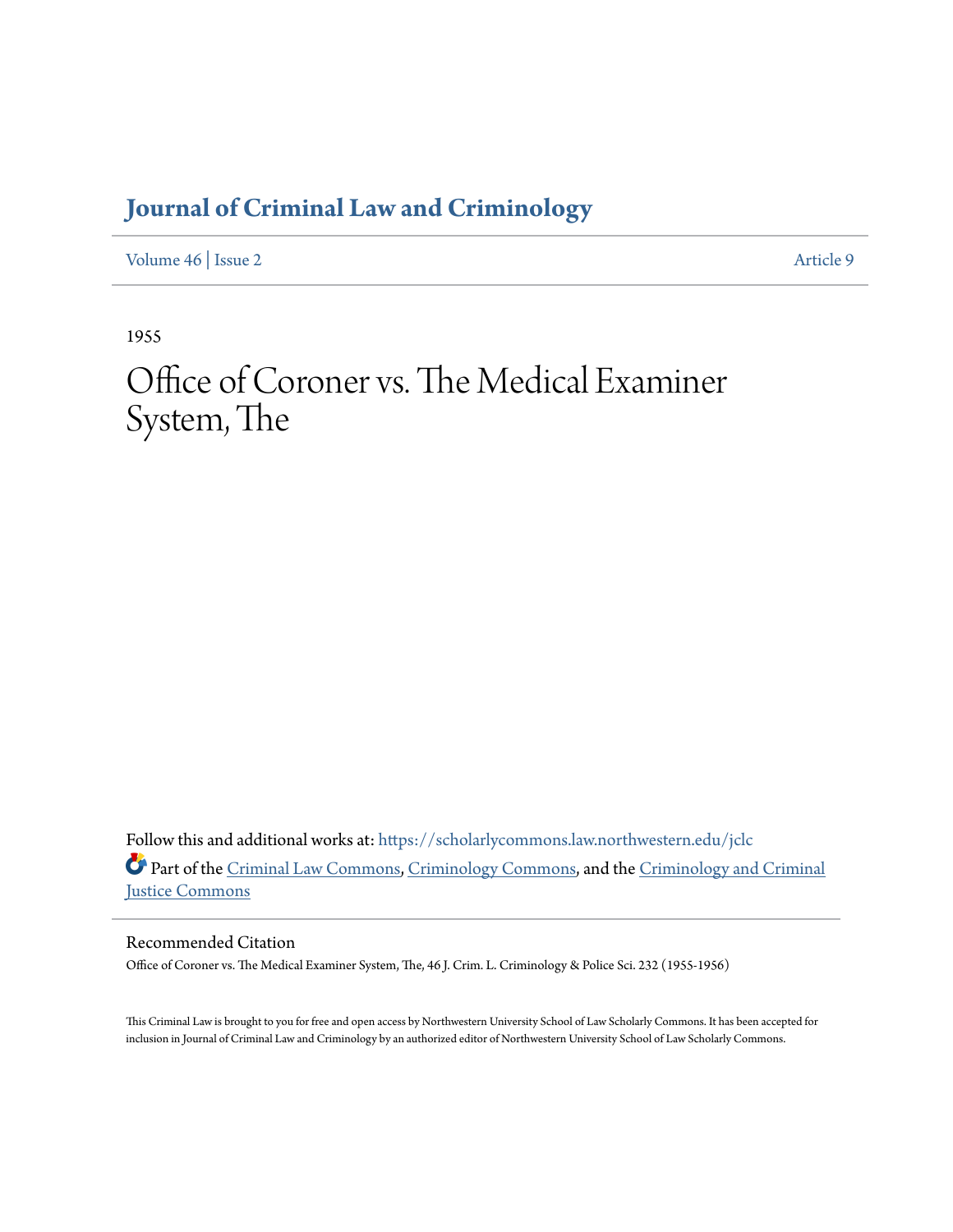Prepared by students of Northwestern University School of Law, under the direction of student members of the Law School's Legal Publication Board

John L. Flynn, *Editor*

## THE OFFICE OF CORONER **VS.** THE MEDICAL EXAMINER SYSTEM

In the field of homicide, public concern over investigations to discover and apprehend the criminal has obscurred the importance of initially determining whether a crime has been committed. This determination is essentially made by finding out whether death has resulted from criminal violence, accident, or natural causes. Proper resolution of the cause and manner of death not only brings to light unsuspected homicide and provides evidence for discovering guilt, but also exonerates the innocent where no criminally caused death is found.1 However, this function generally is so improperly performed today that ". . with reasonable certainty it may be said that several thousands of murders pass unrecognized each year in the United States."<sup>2</sup>

Responsibility for this deplorable situation has been laid to the inherent nature of the traditional agency charged with making the

<sup>1</sup> Although this paper is primarily concerned with the determination of the cause and manner of death as related to homicide, it should also be noted that the accuracy of such determination also has ramifications in detecting public health hazards, exposing industrial dangers, and in the payment of insurance claims where suicide is suspected. Stucky, *Kentucky Coroner System Labded Ridiculous,* The Louisville-Courier Journal, Feb. 13, 1955, Section 3, p. **1,** col. 1.

2 Snider, *Is the Coroner System Behind the Times?* Chicago Daily News, Aug. **9,** 1954, **p. 8,** col. **1.** Also see Ford, *Medicolegal Investigation of Violent and Unexplained Deaths,* 145 J.A.M.A. **1027,** 1028 (1951); REPORT OF THE COMMITTEE OF THE **AMERICAN MEDICAL ASSOCIATION TO STUDY THE RELATIONSHIP OF MEDICINE AND LAW 17 (1945).** 

death determination-the coroner. In all or most counties of over forty states it is the coroner's inquest which makes the initial finding as to what caused expiration where the deceased was unattended by physician or death occurred under unusual circumstances. It has been widely advocated that the office of coroner be replaced by the medical examiner system.3 As medical examiner systems have been in operation for many years, comparison can be based on more than a theoretical basis. Caution should be exercised that technical mislabeling of systems does not occur, since there is significant variation within existing coroner and medical examiner types.4 Yet, typical substantive features in both systems are so pronounced that a valid comparison can be made.

The office of coroner, like that of sheriff and bailiff, is an old Anglo-Saxon institution transplanted to this country. In England during medieval times, the coroner exercised a con-

**<sup>3</sup> MODEL POsT-MoRTEm ExAxwATIONS AcT** (1954); Editorial, *The Merits of the Medical Ex* $a$ miner System, 19 THE PROCEEDINGS OF THE **INsTrruTE OP MEDICINE OP CHicAGO** 46 **(1952);** NATIONAL **MUNICIPAL** LEAGUE, A MODEL **STATE MEDicoLEGAL INvESTIGATrVE** SYsTEm (1951); Gradwohl, *The Offce of Coroner-Its Past, Its Present and the Advisability of Its Abolishment in The Commonwealth of Missouri,* **13 THE** LABORATORY **DIGEST** 1 **(1950);** Maldeis, *Medical Examiner's*  $S$ ystem in the State of Maryland, 41 SOUTHERN **MEDIcAL JOURNAL** 840 (1948).

4 **REPORT OP THE COMmTTEE OP TE AMERICAN MEDICAL ASSOCIATION TO STUDY THE RELATIONSHIP** OF MEDICINE AND LAW, (1945).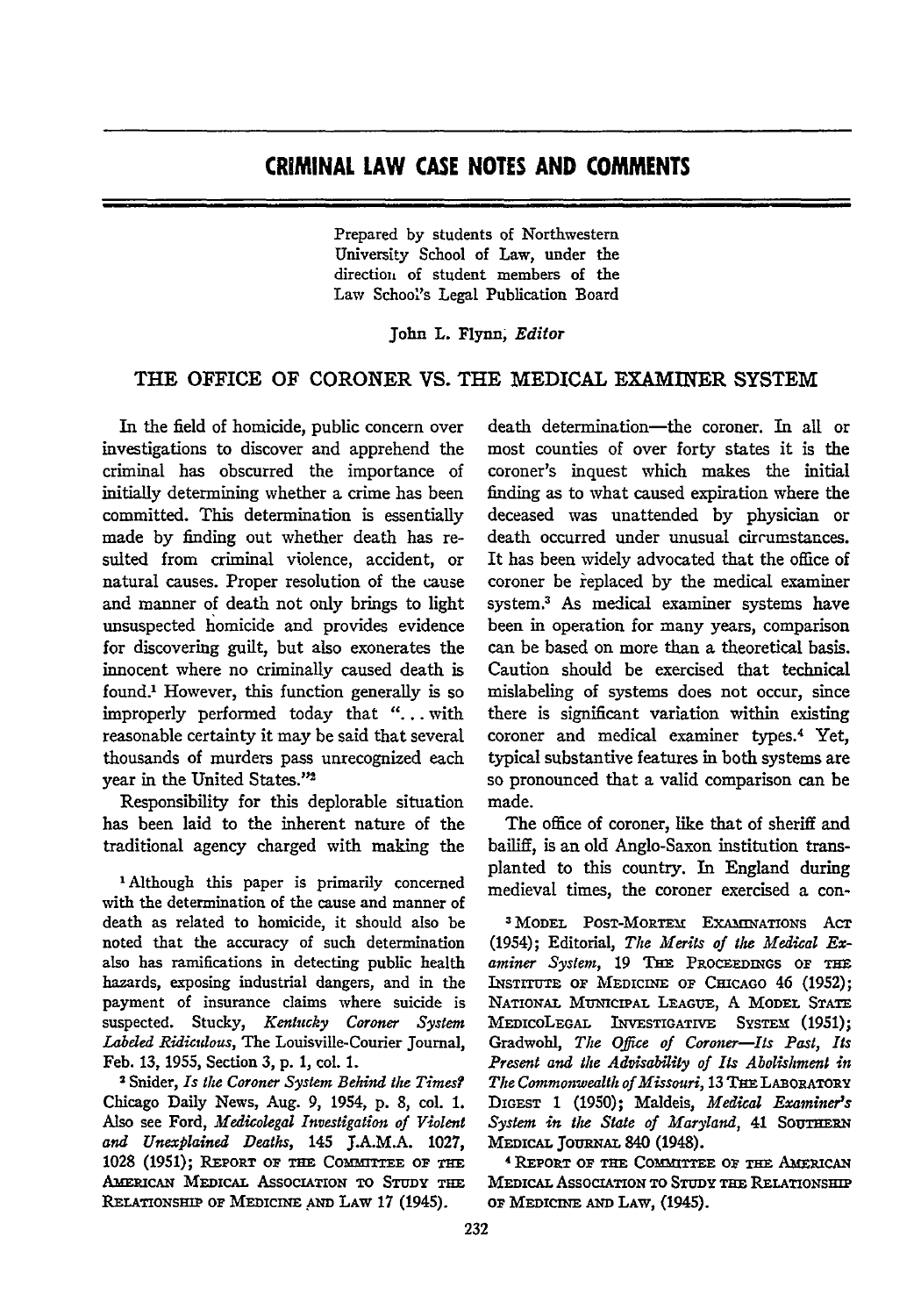glomeration of duties related to safe-guarding the pecuniary interests of the King.<sup>5</sup> The office was elective and required no prior medical training. These features have generally persisted in the American office.<sup>6</sup> The duty of holding an inquest to discover the cause of death (at that time primarily to learn whether the deceased had committeed suicide, thus forfeiting his estate to the Crown) has emerged as the present day coroner's most important function.

This inquiry still follows the same basic routine. The coroner goes to where the body has been discovered in his county and makes a preliminary investigation. Then he summons a six man jury from the neighborhood to view the body, hear witnesses, and, render a verdict as to the cause and manner of death. This proceeding, known as the coroner's inquest, not only has the function of making a medical classification of the -death but also of fixing initial guilt if homicide is found. If the coroner or his jury can not definitely ascertain the cause, he or "they have discretion to order an autopsy. A homicide verdict will be referred to the state's or district attorney who may draw

**5** At common law his functions included searching out the forfeited property of murderers, suicides, and felons; treasure trove and other contraband feemed the King's property; and such fish royal as whale and sturgeon -for the Crown. Palmer, The Coroner as a Vestigial Remnant, 36 A.B.A.J. **720, 721 (1950).** Even today several unrelated duties have remained attached to the office, such as substituting for the sheriff when he is under an incapacity, and conserving the peace. See e.g., ILL. Rxv. **STAT.** c 31 §§ 6-7 (1953).

6Ohio and Louisiana require their coroners to be physicians, unless there is no physician in the county- or parish who will accept office. **Omo** GEx. **CODE** -Awx. § 313.02 **(1953); LA. CONST.** Art. VII, § 71. In many municipal counties, even without such legal requirements, properly qualified medical men are elected. However, a survey made in 1950 of the **70** counties-in Wisconsin under the coroner system shows that the coroner was a doctor in only 17; persons directly engaged in the undertaking business in 33; and the balance in such diversified occupations as furniture dealer, grocer, and bowling alley operator.- Johnson, *Wisconsin* Coroner System, **[1951]** Wis. L. REv. **529,** 534-536.

up the bill of indictment which is presented to the grand jury. If the verdict has implicated a named individual he may be immediately arrested on a warrant issued by the coroner or a magistrate7.

The major argument made for retention of. the coroner system is that through the coroner's jury verdict a democratic "check and balance" is maintained against dishonest public officials who might otherwise conveniently cover up homicides by not reporting true causation of death. In practice, however, the average coroner's jury, being unfamiliar with its duties, will find the verdict that the coroner has instructed it to return.8 Explicit instruction is actually unnecessary as the jury is not presented conflicting medical testimony that is subjected to cross-examination, but only the view the coroner has decided to offer. Also the verdict is purely advisory to the grand jury and may be completely disregarded.<sup>9</sup> In many jursidictions communication of the coroner's findings to the grand jury is by statute or judicial decision restricted to the discretion of the prosecuting attorney.<sup>10</sup> Even where this is not the case, the prosecuting attorney frequently has control over the grand jury similar to that which the coroner exercises over his jury." Therefore reliance on the

<sup>7</sup> There is an alternative method for reaching the grand jury which by-passes the coroner's inquest. After the police obtain sufficient evidence to secure a warrant, they arrest the accused, and bring him before a magistrate who decides whether there is sufficient cause to "bind him over" to the grand jury. This is the procedure generally employed for criminal offenses of a more serious nature. PUTTKAMMER, ADMINISTRATION OF CRIMINAL LAW 87-94, **110, 111** (1953).

\$Professor Inbau has pointed out, "Over the years, the practice has been for the deputy coroner presiding at the inquest to tell the jury of six good and lawful men of the neighborhood what verdict to bring in and the jury does." Quoted in Snider, *Urge MIedical Eraminer Replace CorOner System,* Chicago Daily News, Aug. 12, 1954, **p.** 22, col. 1.

**9** Smalls v. State, **101** Ga. 570, 28 S. E. 981 (1897).

**10 See** Comment, *The Grand Jury,* 44 **J.** CRim. L. & **CRIMINOLOGY** 49, 51-52 (1953). *'1*

*1 d.* at 49.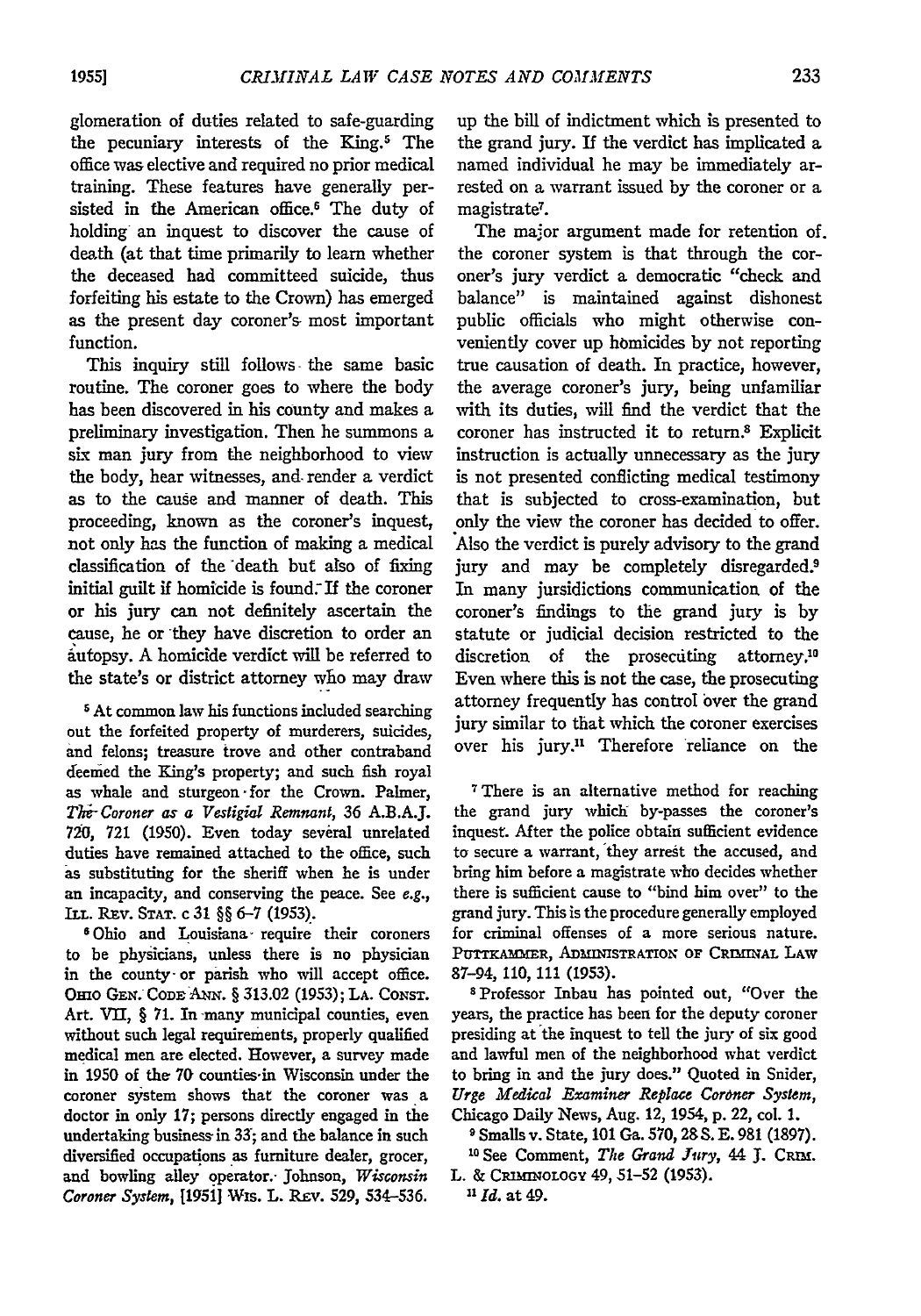coroner's jury to offset corrupt coroners or prosecuting attorneys is unrealistic.

The basic failing of the coroner and his jury, however, is inability to cope with the medical problems their task involves. The coroner is rarely a doctor, and in many instances, lay observation will not detect the cause of death.

"There is little or no external evidence of injury from many poisons, homicidal asphyxiation, and sometimes fatal wounds of the skull and brain, cervical spine or spinal cord. The application of blunt force such as a kick or a blow with a stick to the abdomen may cause a rupture or laceration of a hollow or solid viscus without any external  $sign.$  $"$ <sup>12</sup>

Even when the coroner has a physician on his staff, that fact does not remedy this basic defect in the coroner system, since very few of the nation's physicians are trained to make a proper determination of the cause of death. He is not skilled in pathological anatomy as applied to legal medicine.<sup>13</sup> In determining whether an autopsy is necessary, as well as in performing it, the medical man should be aware of items stemming from his investigation which have evidentiary significance. One who possesses such understanding is known as a medicolegal expert. Under any circumstances only a pathologist is competent to perform an autopsy. The pathologist also must have medicolegal training and experience if he is to be expected to establish identity of the deceased, determine the way the mortal wound was administered and find much other evidence a routine hospital autopsy would not reveal.<sup>14</sup>

12Helpern, *The Postmortem Examination in*  $Homicides, 1$  AMERICAN JOURNAL OF MEDICAL **JURISPRUDENCE 165, 173 (1938).**

**<sup>13</sup>**Editorial, *The Merits of the Medical Examiner System,* **19 TE PROCEEDINGS OF THE INSTITUTE OF MEDICINE OF CHICAGO 46 (1952).** 

1" "Any experienced pathologist should be competent to determine the cause of death, but the determination of the cause of death is frequently only the beginning of the medicolegal autopsy. The problems incident to the establishment of individual identification are first among the objectives peculiar to the practice of forensic pathology.

The coroner ordinarily does not have available the services of a medicolegal pathologist or a central state laboratory for conducting autopsies and making related scientific tests, although these factors do vary in states predominantly under the coroner system. **In** some, especially in the larger municipalities, good post-mortem work is accomplished by the coroner's staff of pathologists and toxologists.1" Scientific facilities, either public or private, in the larger centers may be made accessible to the coroner from the less populated county. But on the whole the average county coroner with the best of intentions is severely handicapped.

Given the best medicolegal information obtainable a lay coroner's jury can not make a finding of value because it does not possess the specialized knowledge to properly evaluate this information. Men without any medical training are not equipped to pass on the results of a

Remains are often so fragmentary and decomposed that special methods of examination are required in order to establish whether they are of animal or human origin. If of human origin, all information of possible use in establishing individual identity must be sought. The character of the teeth or the skeletal configuration or the recognition of some minor physical peculiarity may be of utmost significance in the establishment of personal identity. The estimation of the approximate time of death is often useful.... In ordinary pathological practice a skull fracture is evidence of a head injury, but is not otherwise of special interest. In the practice of medicolegal pathology, however, it may be found that a study of the configuration and character of the fracture lines in a skull may help to differentiate between death caused **by** accident and death resulting from homicide and may even indicate the type of weapon which was used." Moritz, *Medical Science and the Administration of Justice,* **13** PROCEEDINGS **OF T INSTITUTE OF** MEDICINE **OF CIIICAGO** 56-57 (1940).

**15** Childs, *Rubbing Out the Coroners,* 39 **NAT.** MUNIc. REv. 494, 495 (1950). Dr. Henry Turkel, the coroner of San Francisco, writing in defense of coroner systems appears to use the results from his own and a few other meritorious counties as examples of general operation. Turkel, *Merits of the Present Coroner System,* 153 J.A.M.A. 1086 (1953).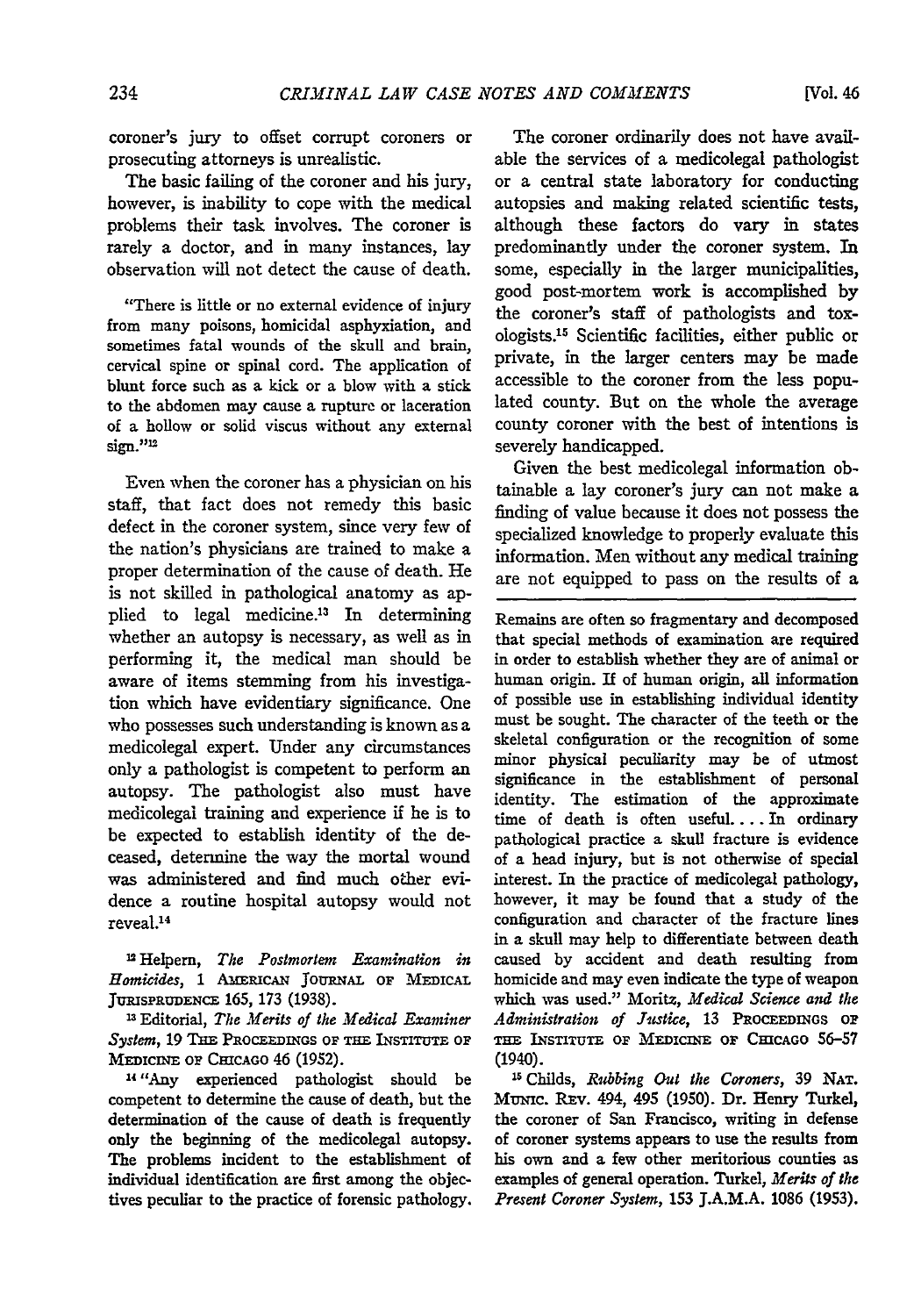complicated autopsy. The example of six lay jurors being called on to review the joint findings of six pathologists in the controversial Montgomery Ward Thorne inquest brings out the extreme absurdity such procedure can reach.<sup>16</sup>

Another objection to the system is the political nature of the coroner's office. The coroner's obscure place on the ballot, the lack of direct contact with most of the public, and in many counties the infrequency of his function all combine to offer protection from critical scrutiny. His work, except in a few sensational cases, receives little attention from the public. Consequently, he is frequently selected for political rather than professional competence and he, in turn, usually appoints technical assistants and hires outside aid on the same bases.<sup>17</sup>

Detrimental political effects also stem from the coroner's position in relation to the county prosecuting attorney, for there is a great potential for rivalry between the two. Although not answerable to the prosecuting attorney, his superior in political power, the coroner is charged with contributing to the success of the latter.'8 This rivalry, intensified by the duplicative functions shared by them,

**I <sup>8</sup>**Chicago Daily News, July 16, 1954, col. 1, **p.** 2.

**17** Even where the coroner or his equivalent is appointive the office is often used for political patronage without regard to competence. Childs, *Rubing Out the Coroners,* **39 NAT.** Muzic. Rzv. 494, 495 **(1950).**

**18 "If by** a lucky accident the coroner succeeds in bringing something important to light, it is not he who is the beneficiary of this discovery, but the prosecuting attorney, who will afterwards have to try the case. In many counties the prosecuting attorney is the most important local political figure. He has **....** the greatest amount of patronage to dispense. Immediately below him comes the sheriff and the coroner. Even if they belong to the same political party **....** each is struggling for the top position .... [and not inclined **to]** look with too much enthusiasm on the success of the other. This situation is aggravated many times over if the two officials happen to belong to different political parties." PUTTKAMMER, ADMIN-IsTRATION **OF CRIMINAL LAW 113 (1953).**

can lead to a lack of cooperation hindering the administration of justice.<sup>19</sup>

Local undertakers gravitate to the coroner's office.2 The opportunity for them to obtain business because they have initial charge of the body would not be so objectionable if it did not tend to cut down necessary autopsies. Although a skillful autopsy leaves no outward traces on the body, many persons have great antipathy to one being performed on a deceased relative. To avoid losing the business by antagonizing the deceased's family the undertaker is prone to determine that an autopsy is unnecessary.<sup>21</sup> Even without this motivation, any elective coroner may curtail desirable autopsies when political pressure is exerted on him.

Recognition of the failings of the coroner system has led Maryland, Massachusetts, and Virginia to establish the medical examiner system on a state-wide basis.<sup>22</sup> New York

19Puttkammer gives the following evaluation of these duplicative functions.

"A murder has been committed, let us assume and it is strongly suspected that a person meeting such-and-such a description is the guilty party. The [familiar] newspaper item reports, without comment or any indication of surprise that 'the inquest was continued for two weeks in order to give the police an opportunity to conclude their investigation'. ... The coroner's inquest that is ostensibly to help in clearing things up is postponed in order to enable the police to function. In other words, the best help that the coroner can give the police is to keep out until the police have had a chance to do a really good job." PUTTKAMMER, ADMINISTRATION OF CRIMINAL LAW 113 (1953).

20 See note **5** supra as to the representative Wisconsin survey on the proportion of coronerships which go to undertakers.

"Stucky, *Kentucky Coroner System Labled Ridicdous,* Louisville Courier journal, Feb. **13, 1955, Sec. 3, p. 1, col. 4. EXAMPLE 1955, Sec. 3, p. 1, col. 4. LEAGUE, A** MODEL

STATE MEDICO-LEGAL SYSTEM 7 (1951). The greater experience of the states mentioned in the text makes them the best examples to study. However, there has been other action at the state level. Rhode Island has only operated a state-wide medical examiner system since 1949. R. I. Public Laws 1949, c. **2303.** In 1954, Michigan provided for the adoption of the medical examiner system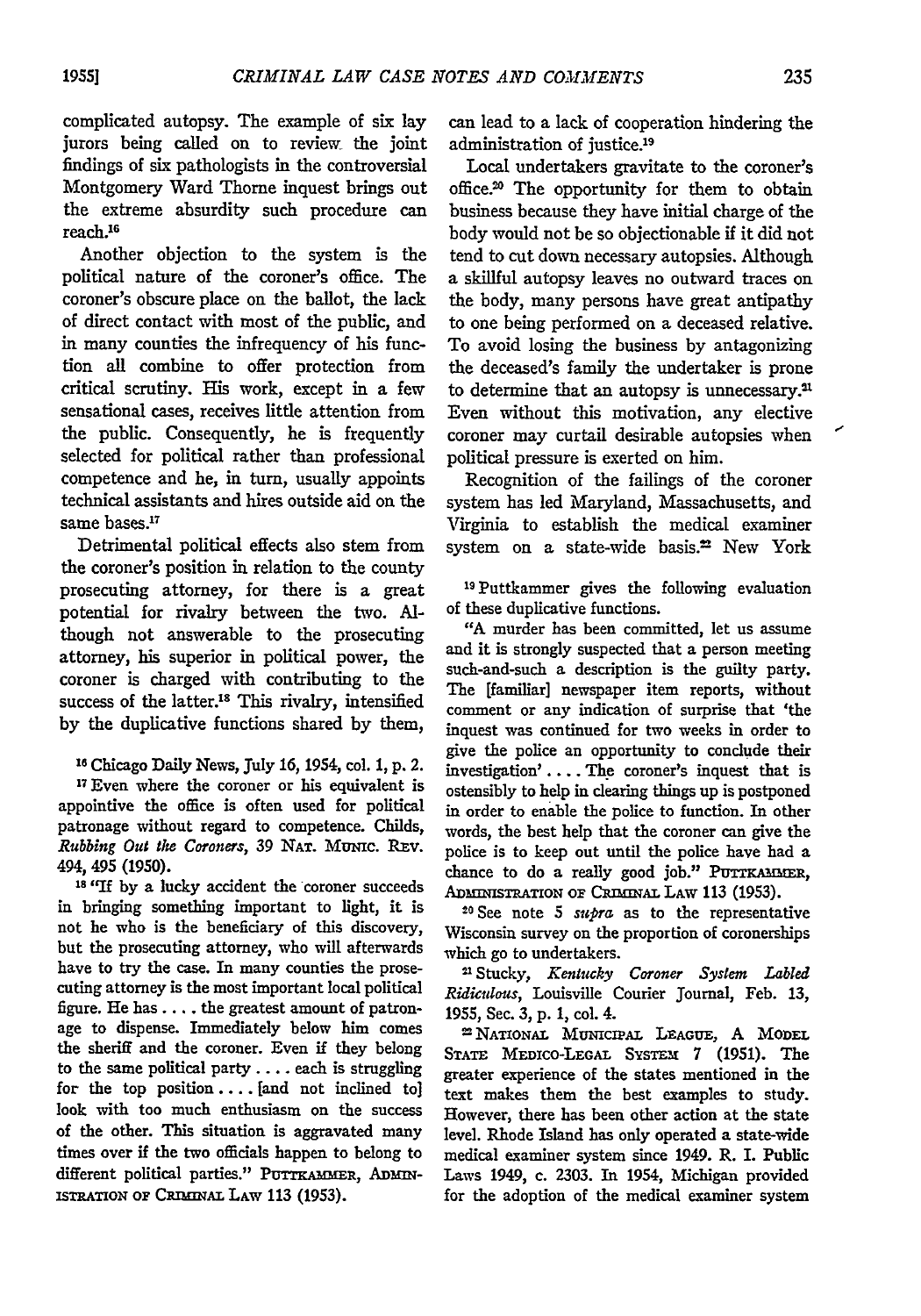City and several cities and counties in other states have also replaced their coroners with

medical examiners. The National Municipal League and the National Conference of Commissioners on Uniform State Laws have given much attention to model medical examiner legislation. From these two plans and from the medical examiner systems in operation, a few recommended essentials can be observed.

1. A medicolegal investigator initially determines the cause of death and whether an autopsy is required.<sup>23</sup>

Under this system the investigator is a physician with some pathological orientation trained to recognize facts that are of legal significance in making his determination. Where an autopsy is required it is performed by the chief medical examiner or one of his assistant medicolegal pathologists, or such pathologist as the chief medical examiner may designate.<sup>24</sup>

2. The medical examiner is a specialized investigator and does not have the coroner's duties of holding a public inquest and issuing warrants of arrest.25

The examiner's sole duty is to make a scientific determination of how death was caused and report to the public prosecutor. Thus there is little duplication of duties or authority to cause friction between the medical examiner and the prosecutor.

3. The local medical examiner's operations are not restricted to the territory of a coronera single county.<sup>26</sup>

at the option of the individual county. MIcH. **STAT. ANN.** § 5.953 (1) (1953).

**2** NATIONAL MUNICIPAL LEAGUE, A MODEL **STATE** MEDIco-LEGAL INVESTIGATIVE SYSTEM 25 (1951). There is a slight variance in the MODEL PosT-MORTEm EXAmINATIONs ACT which places discretion to order an autopsy with the chief medical examiner. MODEL POST-MORTEM EXAMINATIONS ACT § **5** and comment (1954).

**<sup>24</sup>**Furthermore, if the public prosecutor should feel, despite a negative finding by the local medical examiner, that an autopsy is warranted, he has

authority to insist that one be performed. **<sup>2</sup> <sup>5</sup>**NATIONAL MUNICIPAL LEAGUE, A MODEL STATE MEDICO-LEGAL INVESTIGATIVE SYSTEM **26-27** (1951). *<sup>2</sup>*

*6 Id.* at 12.

No more than 50 of the 3072 counties in the United States provide enough cases to properly utilize a medical examiner, while some large metropolitan counties need more than one. Allocation of the examiners is based on population requirements and convenience irrespective of county lines.

4. A central state medicolegal laboratory is available to supplement the local medical examiner's investigations.<sup>27</sup>

All the tools of modem science including chemistry, microscopy, photography, radiology, bacteriology, toxology, and pathology are made available through the central laboratory. Experts in the allied sciences are as essential to this staff as the qualified pathologists.

5. The office of medical examiner is appointive rather than elective.<sup>28</sup>

It is most desirable for a state's chief medical examiner to make local appointments or have a voice in them. He serves as the administrative head of the entire state system. He also is appointive, preferrably by a commission.<sup>29</sup> His functions are to receive reports from the local medical examiners on the investigations, provide general supervision over procedures and remove local examiners who function improperly.

Civil service lists should provide the qualified selectees. But even without civil service, the desired qualifications for a medical examiner being set into law will deter incompetent political appointments. In practice the method of appointment widely varies. In Maryland, the appointments are made by an *ex officio* commission composed of representatives from the police, state health department, medical schools, and four practising physicians.<sup>30</sup> In

<sup>27</sup> Id. at 16-17; MODEL POST-MORTEM Ex-

AMINATIONS ACT § 7 (1954).<br><sup>28</sup> MODEL POST-MORTEM EXAMINATIONS ACT § 2 (1954); NATIONAL MUNICIPAL **LEAGUE,** A MODEL STATE MEDIcO-LEGAL INVESTIGATIVE

SYSTEM 15 (1951).<br><sup>29</sup> NATIONAL MUNICIPAL LEAGUE, A MODEL **STATE** MEDIco-LEGAL INVESTIGATIVE SYSTEM 15-16 (1951); MODEL PosT-MoRTEM ExAmINATIONS ACT §§ 2, 3 (1954).

**3**  <sup>0</sup> MD. ANN. CODE **GEN.** LAWS art. 22, § **3 (1951).**